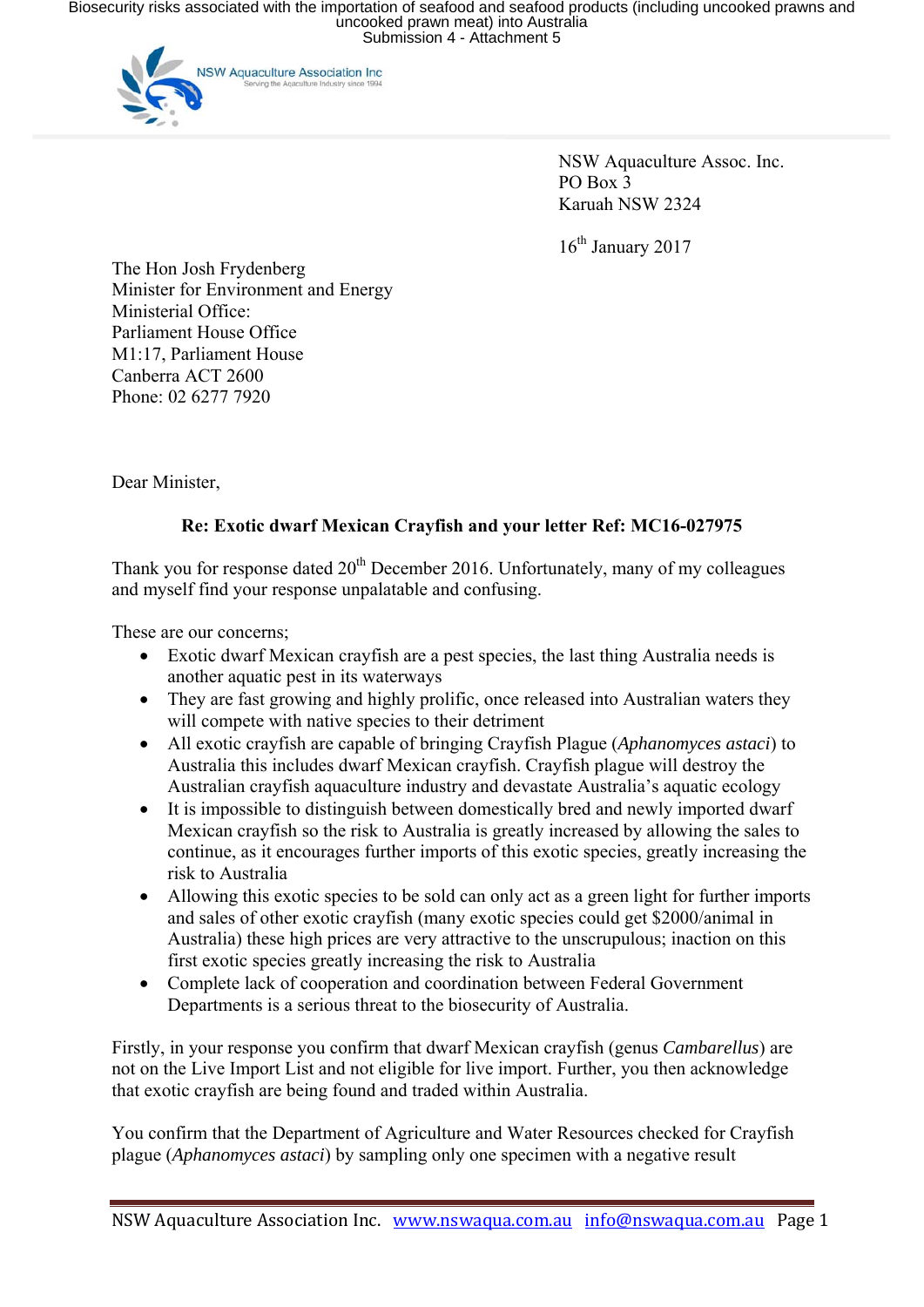Biosecurity risks associated with the importation of seafood and seafood products (including uncooked prawns and<br>uncooked prawn meat) into Australia<br>Submission 4 - Attachment 5



additionally, concluding the specimens being sold were not imported but offspring bred in Australia.

By any worldwide standard, Australian standard or even scientific common practice a sample size of one, testing only one specimen for crayfish plague is substandard and inadequate when the whole ecology of Australia and the future of the Australian crayfish aquaculture industry is at extreme risk. The Department of Agriculture and Water Resources inadaquacies are not in discussion here. The issue is the Department of Environment and Energy's failure to act on this critical issue.

Did your Department test any specimens for Crayfish Plague or even do any investigation at all, if so please provide a copy of your investigation report. From your response it seems your Department has not investigated, relying solely on the inadequate investigation conducted by DAWR.

This is a time when exotic crustacean diseases are in the press and the industry would have expected a greater degree of concern and alertness from the Federal Government. Australia was one of the few countries with a prawn farming industry which was free of white spot disease until recently. Now some Australian prawn farmers have the disease and hundreds of millions of dollars will be lost because Australia's biosecurity failed.

It is my understanding that National environment law is covered by the Environment Protection and Biodiversity Conservation Act 1999 (EPBC Act) which is enforced by you and your department.

This legislation covers the import of all live animals. For the imports of live plants and animals the legislation: establishes a list of specimens suitable for live import. Only fish listed on the list of specimens taken to be suitable for live import (the live import list) can be imported into Australia. As dwarf Mexican crayfish are not on the live import list they are prohibited imports.

The EPBC Act refers to illegal imports.

https://www.environment.gov.au/biodiversity/wildlife-trade/exotics On your website it states: *Some of the exotic animals available in Australia have been imported illegally despite Australia's strict import laws. Possessing illegally imported animals (or their offspring) is an offence under national environment law. The penalty for illegal possession under national environment law is gaol of up to five years and/or a fine of up to \$110,000.* 

Within the last year the trade of dwarf Mexican crayfish has started in Australia. Those trading knew they were doing something illegal and the trade was a clandestine one conducted on Facebook. You and your Department have been advised that offspring of illegally imported dwarf Mexican crayfish are currently being sold in Australia. The Department of Agriculture and Water Resources has confirmed this fact. Your Department is responsible for stopping the sale of offspring of illegal species, yet you and your Department are doing nothing.

I have a number of major concerns with the way this issue has proceeded to date. Firstly is the lack of cooperation and coordination between Federal Government Departments. When DAWR completed their investigation and found that the crayfish being sold were offspring